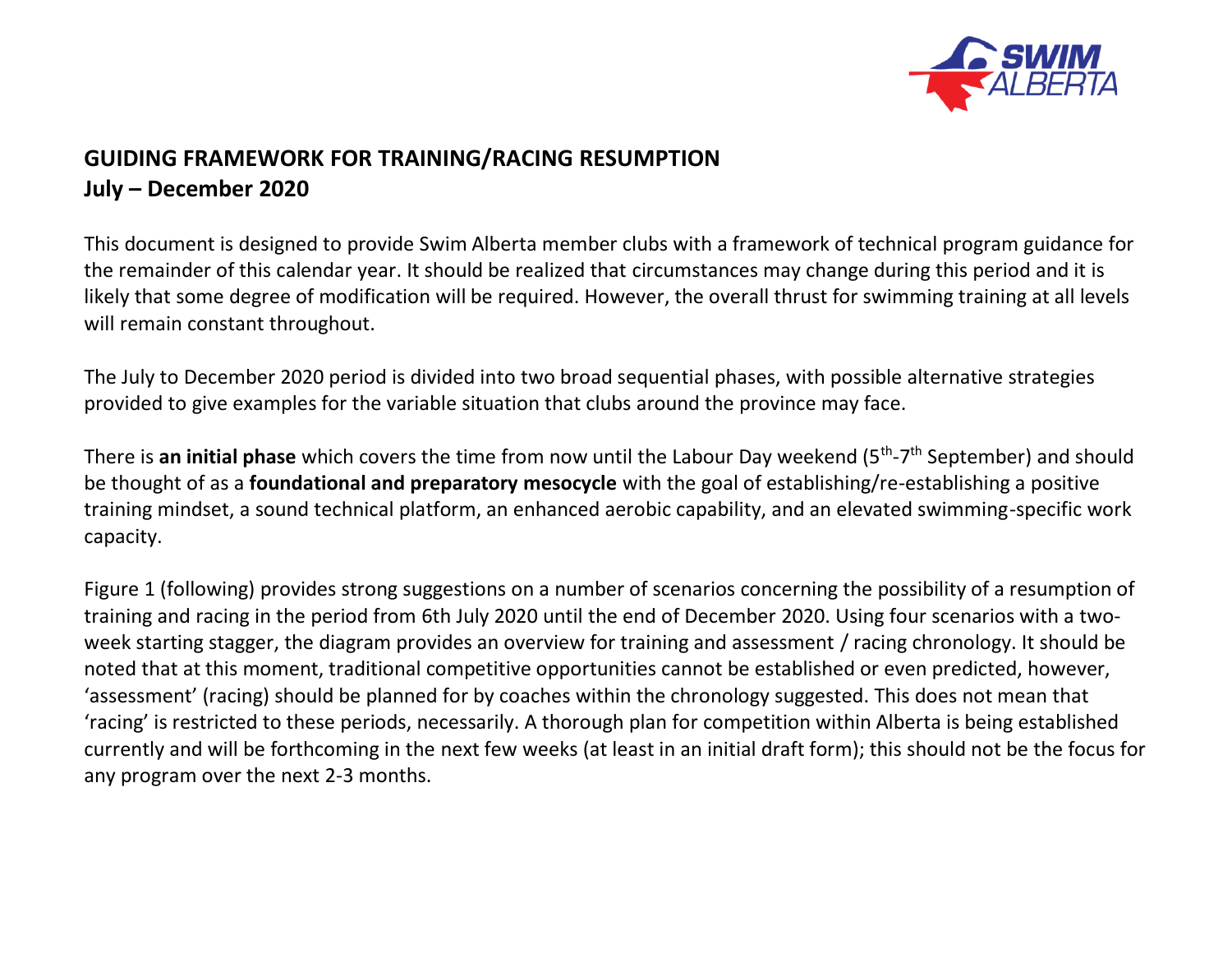

The scenarios assume the following aspects and guidelines to assist coaches and programs:

- 1. Immediately, it should be noticed that there is a two-week prophylactic break in and around the Labour Day weekend 2020. This is to provide:
	- a. A period of time for swimmers and parents to navigate the 'return to school' period unencumbered by other distractions.
	- b. A psychological/emotional 'buffer' period between the end of the 2019/2020 season and the start of a new era of swimming.
	- c. Clubs (coaches, administrators, Boards) with time to gather their thoughts concerning the execution of the first macrocycle of 2020/2021.
- 2. The 8-week/6-week/& 4-week scenarios all culminate in a 'racing' opportunity; the suggestion here is that clubs embark on a 'racing' opportunity during practice, spread out over the course of the final week and interspersed with continued training before the Labour Day break period.
- 3. The 'racing' format is recommended to follow the guidelines shown next (although coaches are able to modify BEYOND these base suggestions), with all swimmers completing all designated events (think, swimming 'passport'):
	- a. 10 & Under; 50m Freestyle, 50m Backstroke, 50m Breaststroke, 50m Butterfly, plus a combined total time.
	- b. 12 & Under; 200m FS, 100m IM, 100m 1<sup>st</sup> choice stroke, & 50m another stroke.
	- c. 13 & Over; 400m FS, 200m IM, 100m  $1<sup>st</sup>$  choice, 50m  $1<sup>st</sup>$  choice, & 50m another stroke.
- 4. The first macrocycle of the 2020/2021 season also provides two 'racing' periods to provide focus for programs. It is strongly suggested that programs repeat the same event format as used above. This can then be used as a guiding 'footprint' (line in the sand) for each swimmer (and program) moving forward into 2021.
- 5. If a club/program were only to have a 2-week period of in-water training prior to the Labour Day break, then the focus should be entirely on training, without a 'racing' aspect.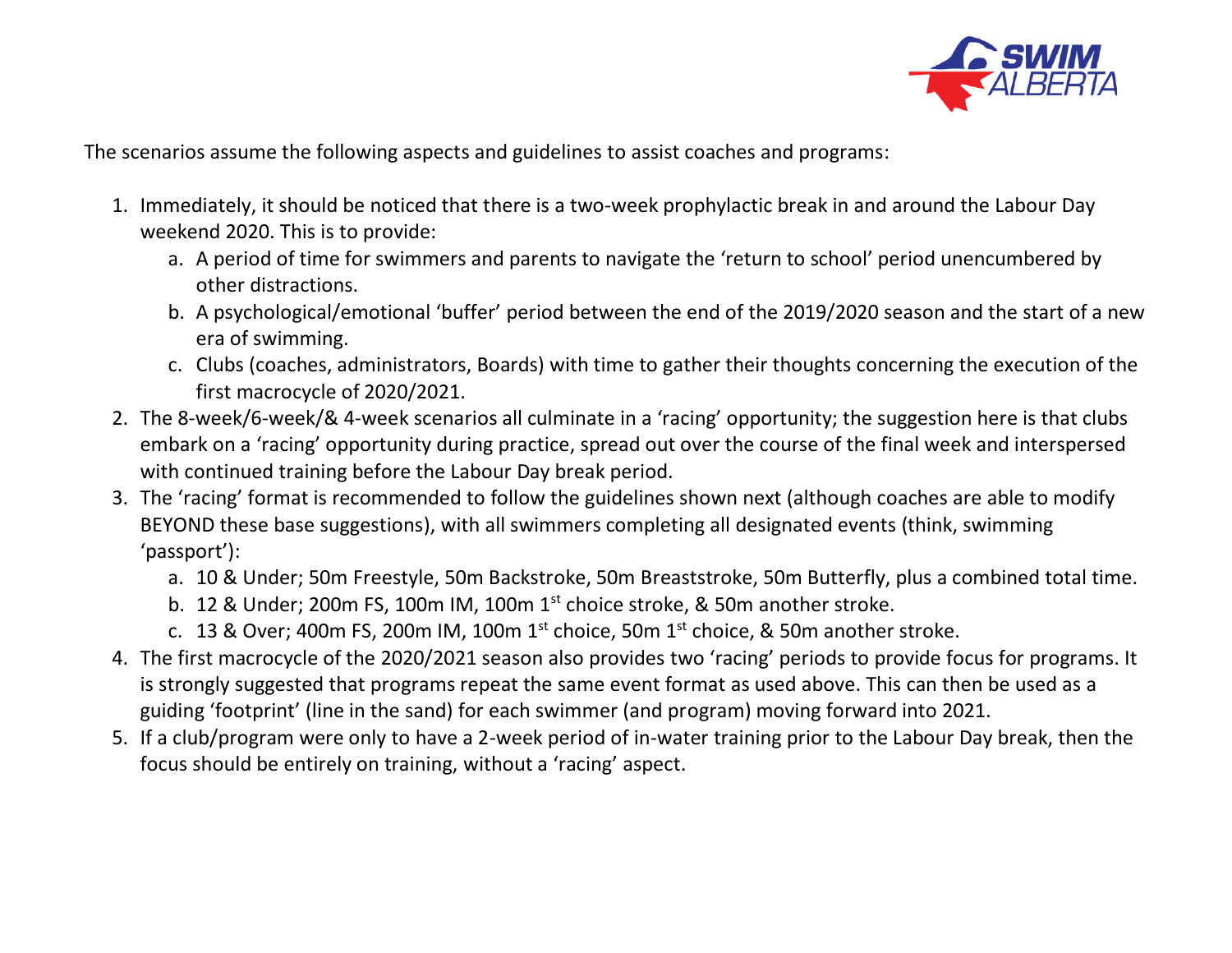

**NB: The 'Macrocycle' term refers to the entire Training & Racing 'window' combined over the longer duration period (September to December 2020) and contains 2 'Mesocycles'. The 'Mesocycle' term refers to shorter Training and Racing phases … such as the July/August 2020 period and the September/October and November/December 2020 phases**

**FIGURE 1:** 



Figures 2, 3, & 4 provide suggested training guidelines from a technical (biomechanical) and energetics point of view. Dryland/out-of-water training and activities, together with mental health and performance elements will be discussed separately.

These diagrams cover the 4 main training 'Appropriate Athlete Development' periods (L2T, T2T, T2C, & T2W) and utilize a colour-coded priority format. That is, the solid colour of the description column (i.e., Dryland/Games, Technique, Aerobic Capacity etc.) denotes that that element would be a major focus of attention if that same depth of colour is seen in the actual training/racing mesocycle/macrocycle. If the colour is more opaque (lighter hew), then this signifies that some attention (or cross-over of training) is occurring, but that this is not a major focus. If a cell is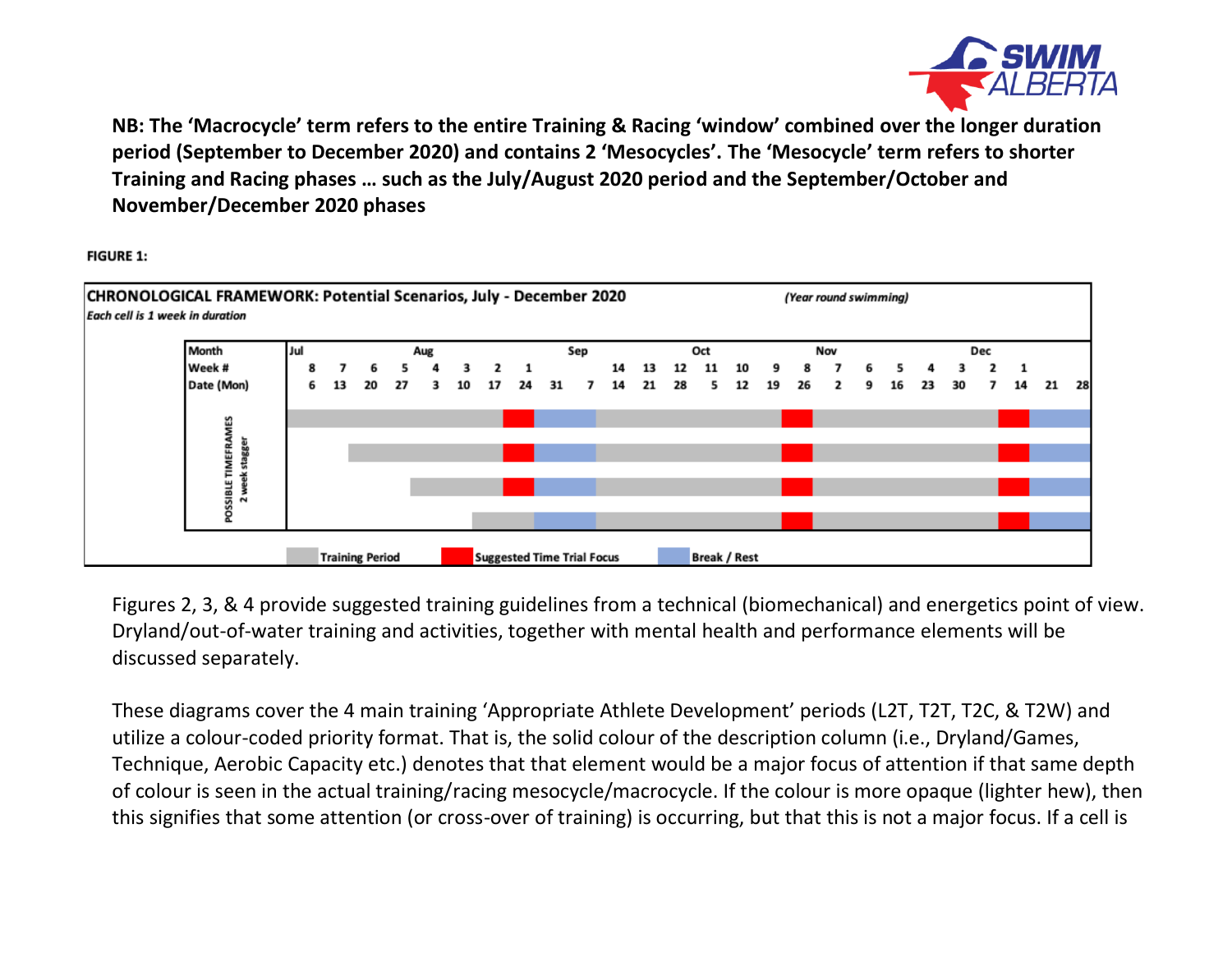

left blank (white), then little to no direct attention is paid to this element (this does not mean that a coach cannot prescribe training into these areas, just that it is likely not to be a major factor, currently). Think terminology such as 'Touch, Train, & Tax'.

It should also be recognized that these diagrams all focus upon an initial 8-week mesocycle for the July/August 2020 period. Obviously, if a club/program has less time, then the training content should be amended for this first mesocycle. Swim Alberta technical staff are available for coaches to contact and discuss their program design.

## **The critical theme is 'SPEED THROUGH TECHNIQUE AND ENDURANCE' throughout the rest of 2020!**

This is true for all age groups, although gradual modification occurs with the increasing inclusion of specific higher intensity aerobic work (including VO2max work) and even more intense anaerobic power (lactate/glycolytic) aspects with the older age groups. (As reflected in the colour coded sequences).

Coaches/programs should at all times focus upon exemplary technical execution (clean swimming speed/stroke, turn approach, turn execution, wall push-off, and transition/break-out). This coupled with the gradual ability of swimmers to swim at faster speeds with similar or lower heart rate responses than previously seen (either from March 2020 and/or through the remainder of 2020).

Expected heart rates for aerobic capacity work would likely be below 150bpm for 12 & Unders and 140/145bpm for the older swimmers … at least as swimming resumes. Over time, coaches should be able to 'push' these recommendations slightly, however, coaches should be careful as it is all too easy to 'slip' into unsustainable velocities (think, "can this swimmer go 1000/1200m (12 & Under) or 2000m (older) at this pace?").

Swim Alberta technical staff will be holding a webinar to go through these recommendations in detail with those coaches/programs who are interested in the next 2-3 weeks.